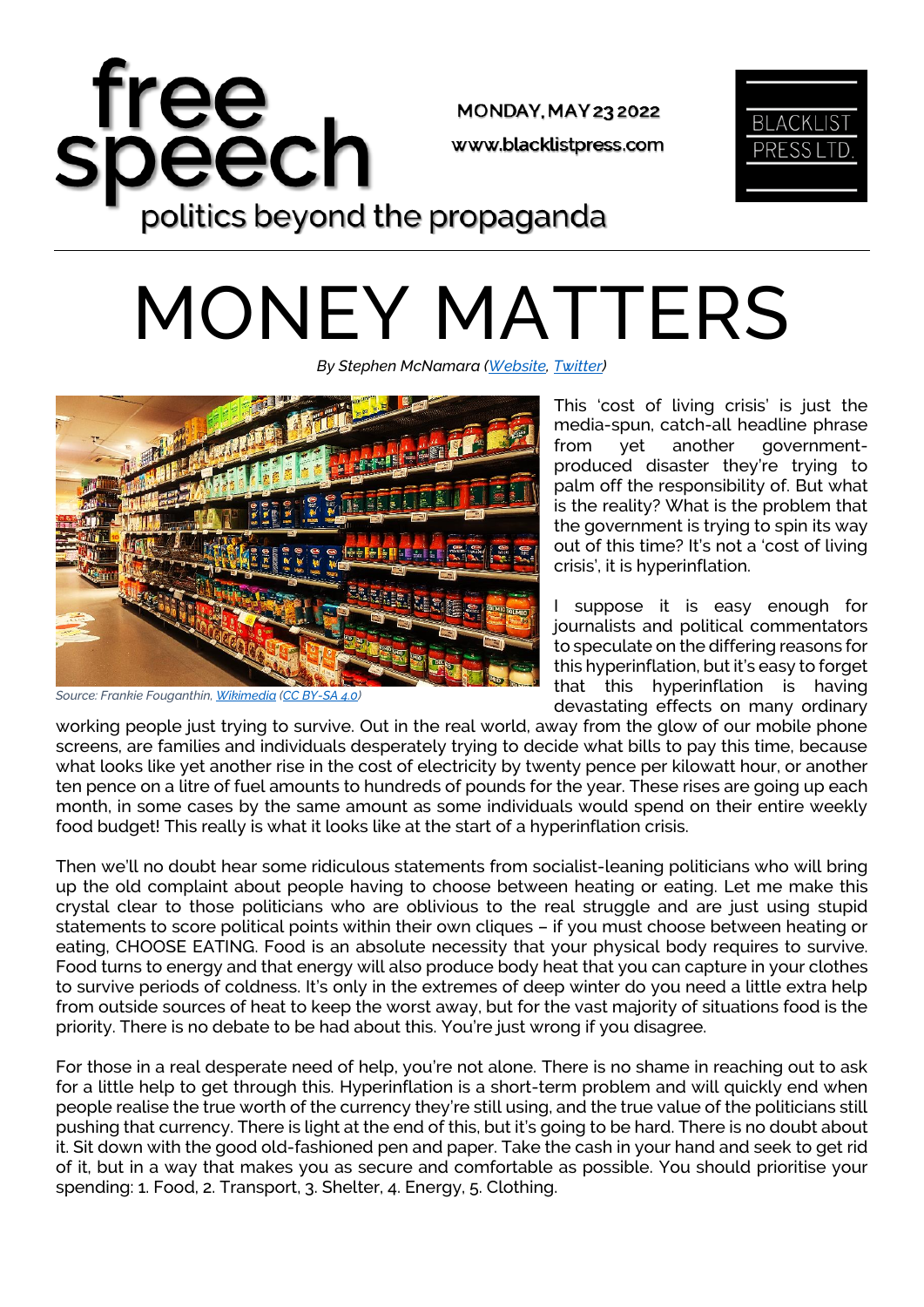The reason I put food above all else is that, as well as being essential to survive, food in your stomach has psychological benefits too. Being hungry will make you become more stressed. You'll be more likely to make less rational decisions. Poorer decision-making skills will lead to more problems. It's time to hunker down and start surviving. When deciding on food, write down a meal plan or food budget. What specific items will you eat between now and the next time you go shopping? Plan in advance to cover the entire time between receiving monetary payments, be that a weekly wage or monthly disability payment. Write it down and stick to it. Go shopping and only get those things.

Pay for your weekly or monthly bus or train ticket pass, or fuel for the car. Consider storing additional fuel if you have fuel cans and a safe place to store them, but only enough to get you through until the next payment you get. Being able to get to work or to health and job centre appointments will keep you mentally strong and keep you from losing what income you do have.



*Source: Yasmine.shal, Wikimedia [\(CC BY-SA 4.0\)](https://creativecommons.org/licenses/by-sa/4.0/deed.en)*

Next, you'll need to keep the roof over your head. With the cash you have after the first two priorities, pay the rent or mortgage. A roof over your head without threat of eviction will go a long way to surviving. This gives you a place to rest and be able to store your needs securely.

For energy, look at what you really need first. Do you cook with gas or electricity? Can you cook with electricity alone? Consider whether you can keep enough gas for heating water and your living room.



*Source: Gert Skriver[, Wikimedia](https://upload.wikimedia.org/wikipedia/commons/7/77/Kamstrup_Electricity_meter_382.jpg) [\(CC BY 3.0\)](https://creativecommons.org/licenses/by/3.0/deed.en)*

Finally, clothing. I'm obviously not talking about the latest fashion brands, but make sure you have some basic interchangeable clothes that you can wear to work and to go shopping or to appointments too. Simplistic and effective, but also cheap. Remember to keep them clean and dry as much as possible. Make sure to repair or replace as needed.

These simple tips can help someone get through almost any crises in life, but we're on the subject of hyperinflation now too. What does that mean for someone who can already afford these five essentials? Well, as we know, cash in a time of hyperinflation is worthless. The best advice is to get rid of it and exchange it for things that will not go down in value. But in this case, we're talking about vulnerable individuals struggling to get by on what little they do have. When inflation is at very low levels, it would make sense to put together an emergency fund of three to six months of liquid cash savings, but when inflation is high, then a large emergency fund in cash is almost useless! So, what can these vulnerable individuals do to save up a liquid emergency fund instead? Let us take another look at the five essential priorities.

First, after you have already budgeted for all five essentials, go back and plan to have a full month in advance of what you already have. Can you buy enough food with a long shelf life to last an additional month if you couldn't go shopping next time? If you can, then go to the next option. Can you buy a longer-term bus or train ticket this time? After that, consider paying your rent an additional month in advance. Have you got a prepayment metre or account for your electricity and gas? Paying additional amounts right now will mean that you may save on increased costs each time they rise. What about your clothes? Is something starting to wear out? It may last another month or two, but will you need to repair or replace it soon? Buy a new one as early as you can and rotate wearing them to extend the usable lifespan of the older items.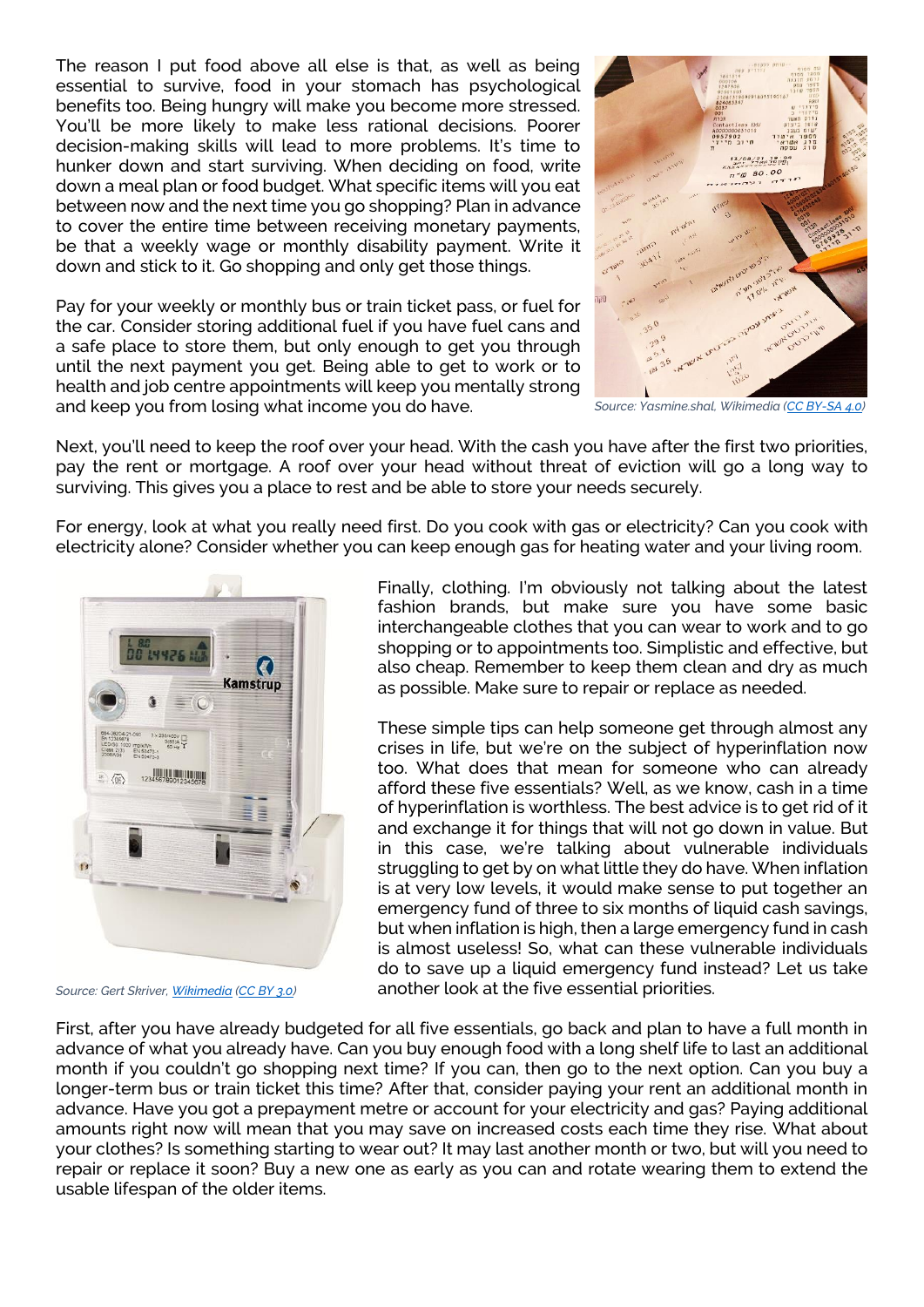By doing this, not only are you avoiding your cash from dropping in value, but you are building a type of emergency fund that is not easily lost and will be useful if you cannot get an income a few months down the line. Keep expanding this way until you are paid up with three to six months of food and bills in advance of when you need it. The level of security and emotional comfort this will create will help you survive through this hyperinflation crisis.

Finally, there are people who do care. If you are struggling at all, reach out to an independent organisation or group who may be able to give you real support through this. Don't leave it to some<br>ridiculous political point-scoring ridiculous political point-scoring catchphrase before those in government *Source: Caitriana Nicholson[, Wikimedia](https://upload.wikimedia.org/wikipedia/commons/d/d8/Washing_line_%286053908942%29.jpg) [\(CC BY-SA 2.0\)](https://creativecommons.org/licenses/by-sa/2.0/deed.en)* palm you off to suffer on your own.



## WHAT'S WRONG WITH PAYING THE LIVING WAGE?

*By Mike Swadling [\(Website,](http://croydonconstitutionalists.uk/) [Facebook,](https://www.facebook.com/CroydonConstitutionalists) [Twitter,](https://twitter.com/MikeSwadling) [YouTube,](https://www.youtube.com/channel/UCuUW5_IaMc9w0cCim5Wdj8Q/videos?view=0&sort=dd&shelf_id=1) [Gettr\)](https://gettr.com/user/mikeswadling)*



*Source: Catherine Courtauld[, Wikimedia](https://upload.wikimedia.org/wikipedia/commons/2/22/Waiting_for_a_Living_Wage_Poster_Catherine_Courtauld_1913.jpg) (Public Domain)*

Are we being priced out of the job market? Many of us are used to buying and selling goods on eBay and similar sites. You would have placed a bid, suggested, or offered a price. You would have agreed the price and exchanged the goods. As the buyer, would you have wanted the council to come in and tell you that price is wrong and that you have to pay more? As the seller, would you want the council to have increased the price and have maybe lost you the sale?

[I originally wrote a version of this article](https://www.webarchive.org.uk/wayback/archive/20190509001640/https:/thecroydoncitizen.com/economics-business/priced-croydon-job-market/) in 2018 about my local council's plan to make Croydon "a living wage borough, not just a living wage council". The council was already paying the living wage for their own staff and expecting the same of its contractors. Predictably the council went de facto bankrupt with the issuing of two Section 114 notices.

The living wage [is a voluntary minimum hourly](https://www.livingwage.org.uk/)  [rate for those eighteen](https://www.livingwage.org.uk/) and older set by the Living Wage Foundation. In London, the rate is £11.05 per hour and in the rest of the UK it is set at £9.90. This compares to the legal minimum wage of £9.50 per hour for those over the age of twenty-two.